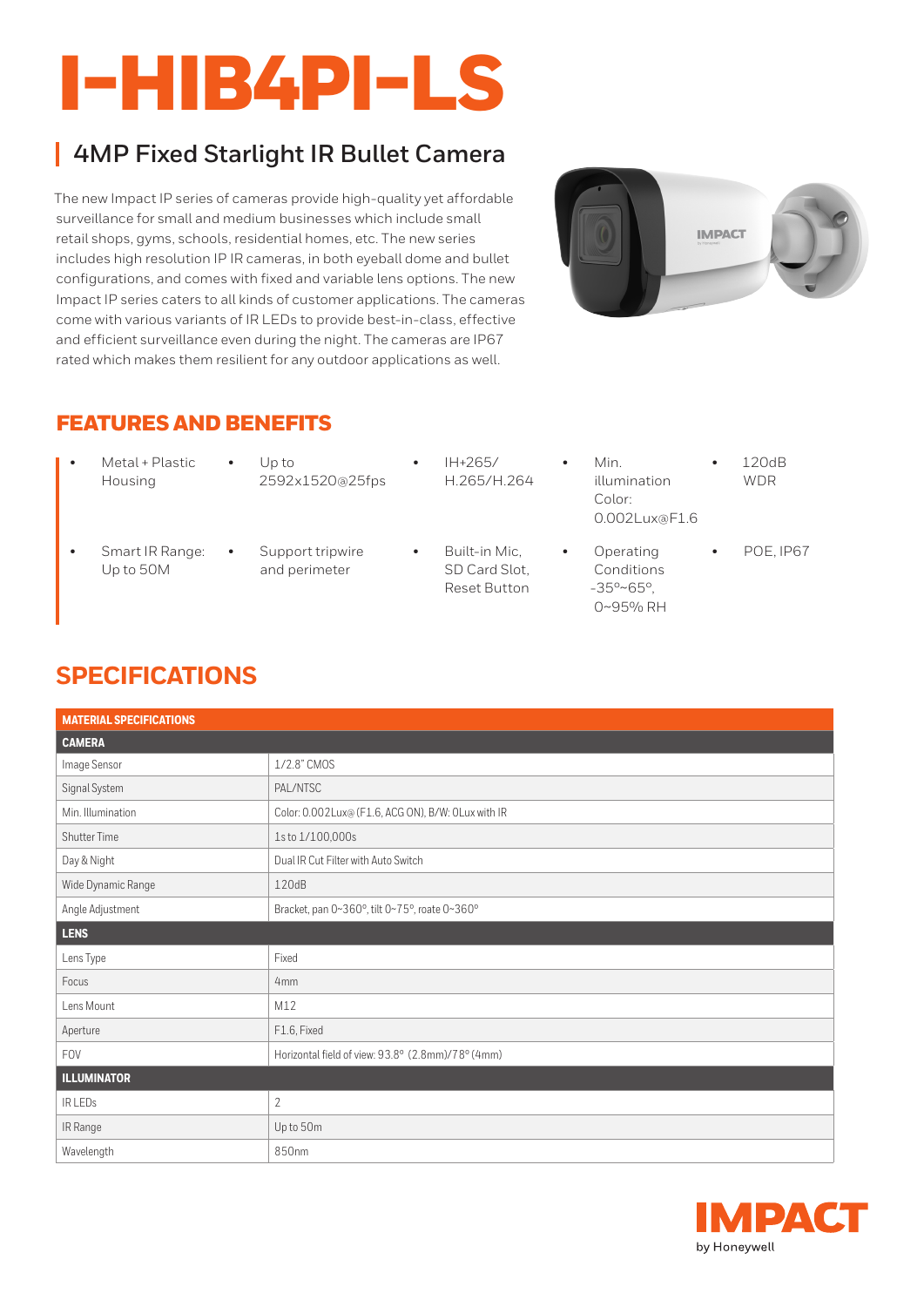| <b>COMPRESSION STANDARD</b> |                                                                                                                                                         |  |
|-----------------------------|---------------------------------------------------------------------------------------------------------------------------------------------------------|--|
| Video Compression           | IH+265/H.265/H.264                                                                                                                                      |  |
| Video Bit Rate              | 32Kbps~6Mbps                                                                                                                                            |  |
| Audio Compression           | G.711/G.711U/ADPCM                                                                                                                                      |  |
| Audio Bit Rate              | 8K~48Kbps                                                                                                                                               |  |
| <b>IMAGE</b>                |                                                                                                                                                         |  |
| Max. Resolution             | 2592x1520                                                                                                                                               |  |
| Main Stream                 | PAL: 25fps (2592x1520, 2560x1440, 2304x1296, 1920x1080, 1280x720)<br>NTSC: 25fps (2592x1520, 2560x1440), 30fps (2304x1296, 1920x1080, 1280x720)         |  |
| Sub Stream                  | PAL: 25fps (704x576, 704x288, 640x360, 352x288)<br>NTSC: 30fps (704x480, 704x240, 640x360, 352x240)                                                     |  |
| Image Setting               | Saturation, brightness, contrast, sharpness, adjustable by client software or web browser                                                               |  |
| Image Enhancement           | BLC/3D DNR/HLC                                                                                                                                          |  |
| OSD                         | 16x16, 32x32, 48x48, 64x64, adaptable size, Letters Such as Week, Date, Time, Total 3 Regions                                                           |  |
| Privacy Mask                | Yes, 4 regions                                                                                                                                          |  |
| Smart Defog                 | Yes                                                                                                                                                     |  |
| <b>FEATURE</b>              |                                                                                                                                                         |  |
| Alarm Trigger               | Motion Detection, Mask Alarm, IP Address Conflict                                                                                                       |  |
| Video Analytics             | Tripwire, Perimeter                                                                                                                                     |  |
| <b>NETWORK</b>              |                                                                                                                                                         |  |
| ANR                         | Yes, auto store video in SD card when NVR disconnected, and upload video to NVR when resumed connection (Only Support<br>Impact Series ANR Support NVR) |  |
| Protocols                   | TCP/IP, HTTP, FTP, DHCP, DNS, DDNS, MULTICAST, IPV4, NTP, UDP, Telnet                                                                                   |  |
| System Compatibility        | ONVIF (PROFILE S/T/G)                                                                                                                                   |  |
| Remote Connection           | $\leq 7$                                                                                                                                                |  |
| Client                      | IH-View                                                                                                                                                 |  |
| Web Version                 | Web5                                                                                                                                                    |  |
| <b>INTERFACE</b>            |                                                                                                                                                         |  |
| Communication Interface     | 1 RJ45 10M/ 100M self adaptive Ethernet port                                                                                                            |  |
| Audio I/O                   | Mic in                                                                                                                                                  |  |
| Reset Button                | Yes                                                                                                                                                     |  |
| On-board storage            | Built-in MicroSD card slot, up to 512 GB                                                                                                                |  |
| <b>GENERAL</b>              |                                                                                                                                                         |  |
| Web Client Language         | English                                                                                                                                                 |  |
| <b>Operating Conditions</b> | -35°C~65°C, 0~95% RH                                                                                                                                    |  |
| Power Supply                | DC 12V±25%, PoE (802.3af)                                                                                                                               |  |
| Power Consumption           | MAX: 6W (12V) MAX: 7W (PoE)                                                                                                                             |  |
| Protection                  | IP67, Lightning protection, surge protection and voltage transient protection                                                                           |  |
| Dimensions                  | 160.8 68x74.5mm (6.33 2.68 2.93inch)                                                                                                                    |  |
| Weight                      | Metal+Plastic: 0.3Kg (0.66lb) Metal: 0.48Kg (1.06lb)                                                                                                    |  |

*\* Listed resolutions are only selectable options. It does not mean that all streams can work at their maximum resolution at the same time.*